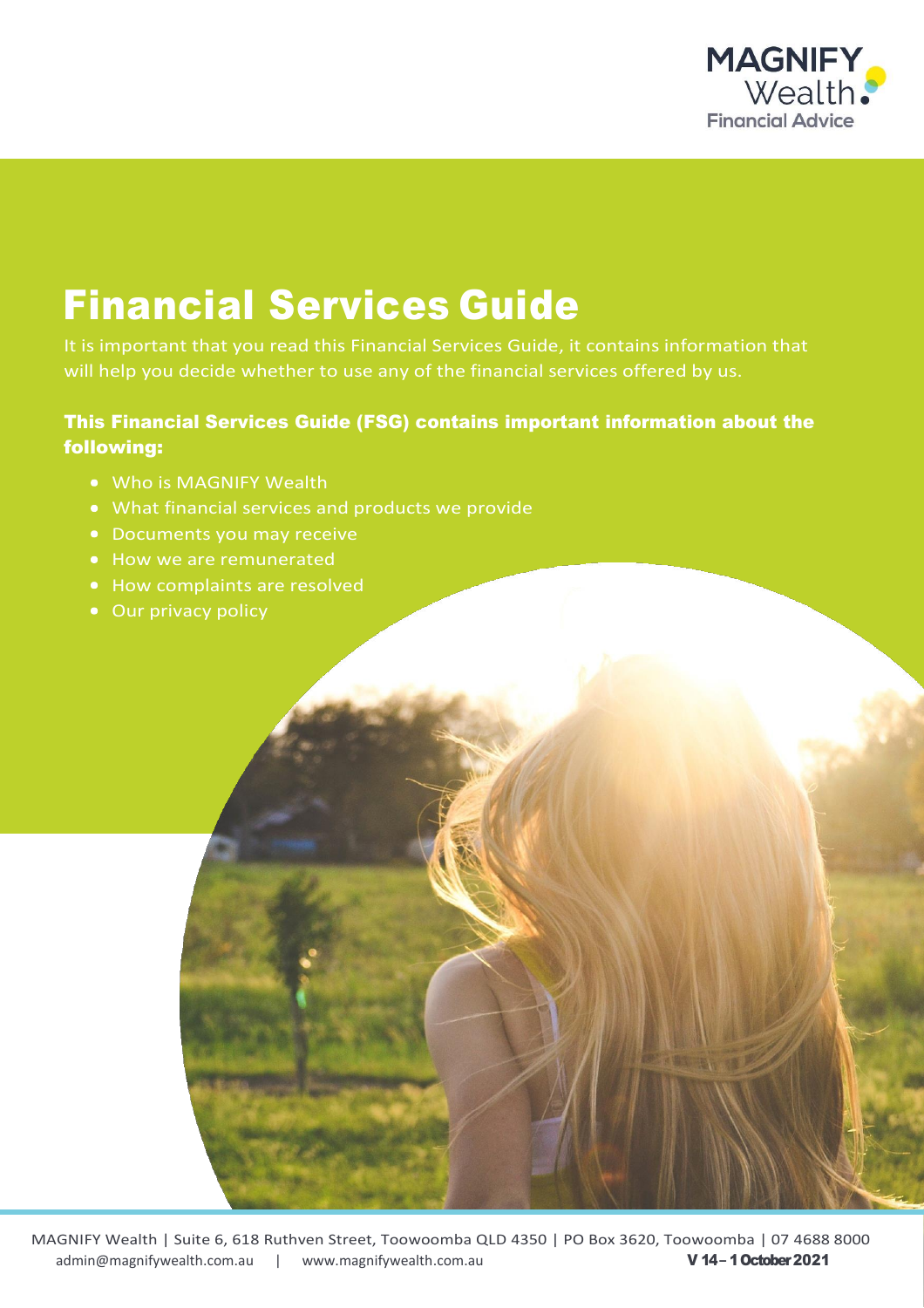

#### *Not Independent*

*Accession3 Financial Advisers Pty Ltd receives commission payment on Life Insurance Products. This allows us to advise and place your insurance without charging you, the client, directly but rather receiving remuneration from product issuers. By doing this we are not allowed to use the words Independent, Impartial or Unbiased when describing our business. For more information on this please ask your adviser.*

# WHO IS MAGNIFY WEALTH

MagWealth (QLD) Pty Ltd Trading as MAGNIFY Wealth ABN 85 616 916 851 Corporate Authorised Representative Number 1252146

#### Office contact details

Suite 6 618 Ruthven St, TOOWOOMBA QLD 4350 07 4688 8000 [admin@magnifywealth.com.au](mailto:admin@magnifywealth.com.au) [www.magnifywealth.com.au](http://www.magnifywealth.com.au/)

#### About our licensee

Accession3 Financial Advisers Pty Ltd (A3) ABN 72 840 807 122 Australian Financial Services Licensee No. 331990 Registered Office at 420-422 Ruthven St, TOOWOOMBA QLD 4350

#### Who is my Adviser?

Your Adviser is MAGNIFY Wealth. If you do not wish to receive personal advice, we may still on your behalf by carrying out your instructions. If you do not obtain advice, you face the risk of that the financial product(s) you select will not fully take into account your financial objectives, situation or needs.

MAGNIFY Wealth is responsible to you for the actions of its employees and representatives. However, MAGNIFY Wealth is not responsible to you for the services provided by any third party, including other financial services providers.

# WHAT FINANCIAL SERVICES AND PRODUCTS WEPROVIDE?

MAGNIFY Wealth is able to provide Financial Advice in the following areas:

- Basic deposit products
- MarginLending
- Strategic Planning
- Superannuation

(including Self-Managed Super)

- Investments, including Share trading
- Personal and Business Risk Insurance
- Estate Planning
- Retirement Planning
- Social Security
- Salary Packaging
- Wealth Creation and Protection
- Gearing Strategies

An Adviser or representative of A3 may only be licensed to provide advice in some of the above areas. Please referto the Authorised Representative Certificate which details those areas in which the Adviser is authorised to advise in.

#### Services we are not responsible for

MAGNIFYWealth are only responsible (together with your Adviser) for services offered by MAGNIFY Wealth and not in any other capacity including as an accountant or tax agent, such as:

- Taxation and accounting services;
- Bankingservices;
- Business or legal advisory services and referrals;
- Real estate services
- Advice on unlisted or private companies and investments, private development funds, franchises, high yield debentures, direct property, property syndicates, solicitor's or other mortgage schemes, derivatives, general insurance, direct international shareholdings or any products that only require disclosure using an information memorandum.

#### Approved products

Advice provided by MAGNIFY Wealth is limited to an approved product list (APL) and services determined by independent research. As part of our quality control MAGNIFY Wealth Authorised Representatives are only able to recommend products from the APL. If you hold a product outside our APL, you must consider whether costs involved in changing those products outweigh the benefits or whether that product is appropriate to your financial situation.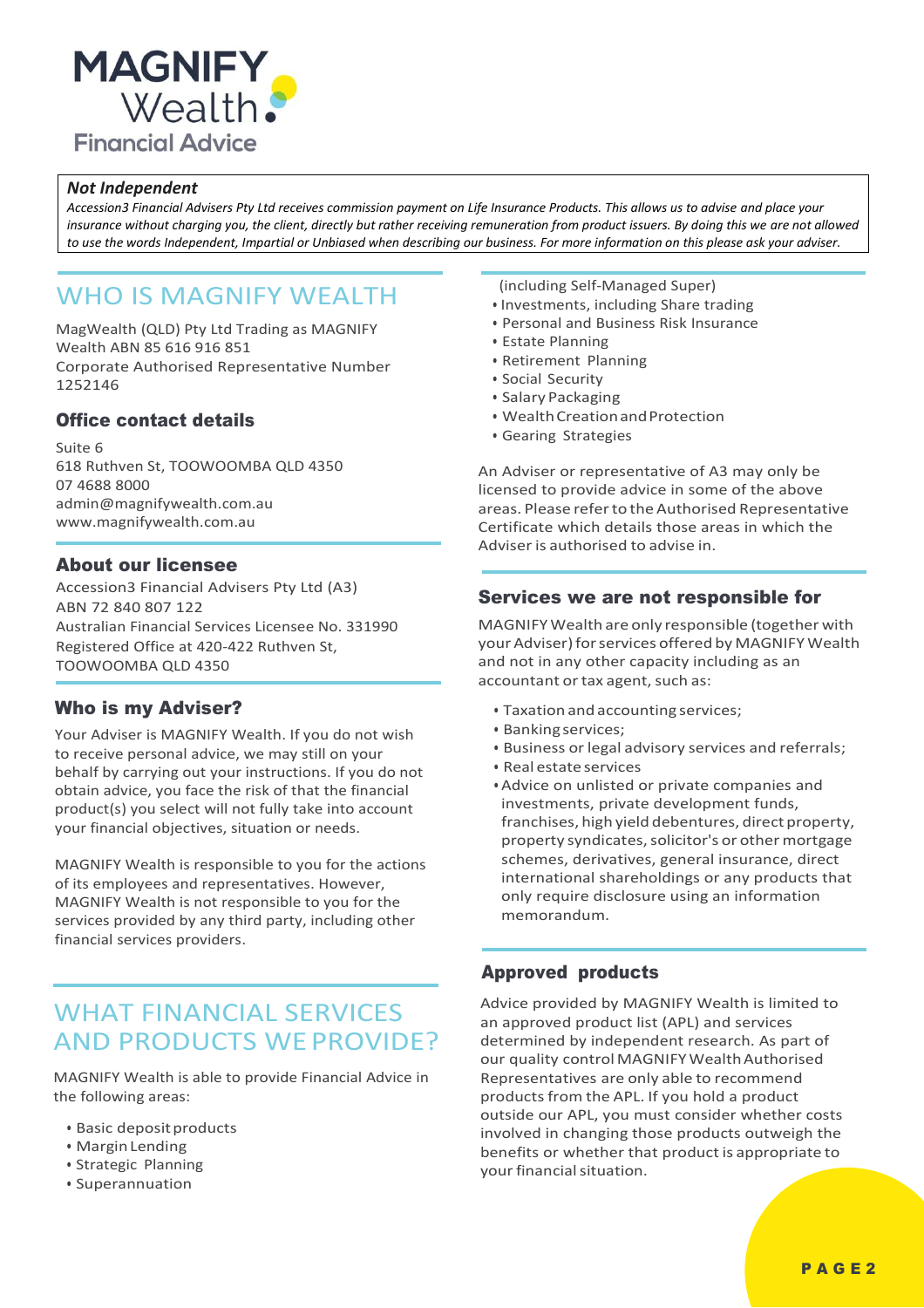

#### Relationship with financial product providers

MAGNIFY Wealth operates under the AFSL of Accession3 Financial Advisers Pty Ltd (A3), allowing us the flexibility to provide needs based advice using appropriate products and structures. MAGNIFY Wealth has no formal relationship with product providers whereby we may receive value based incentives or soft-dollar payments exceeding \$300.

However, from time to time MAGNIFY Wealth may accept educational or hospitality benefits, marketing materials or other professional development support not related to business volume. Where MAGNIFY Wealth receives such benefits a record will kept in our Alternative Remuneration Register.

# WHAT DOCUMENTS YOUMAY RECEIVE?

#### Statement of Advice (SOA)

If your Adviser provides personal advice tailored to your personal circumstances and needs, you will receive a SOA. The information contained in the SOA will help you make an informed decision in relation to the advice provided. It also sets out the advice, the reasons for the advice and details about any remuneration payable.

#### Record of Advice (ROA)

On an ongoing basis, a ROA will be provided instead of a SOA where there have been no significant changes in your personal circumstances or where the basis of the advice in the SOA has not been significantly changed by a change in your circumstances. You are entitled to request a copy of the ROA at any time within 7 years after the advice wasprovided.

#### Product Disclosure Statement (PDS)

You will receive a PDS if your Adviser recommends a financial product or offer to arrange the issue of a financial product on your request. The PDS contains information about a financial product's features, fees, benefits and risks.

#### How you can give instructions

You may provide instructionsto MAGNIFY Wealth by post, email, fax or telephone (call or text). Our contact details are on the front of this Financial Services Guide. Your instructions will be recorded in a ROA as detailed above.

## HOW ARE WE REMUNERATED?

#### Fees

Before the provision of any advice or service, your Adviser will outline for your approval any fees that will apply, based on:

- A flat dollar amount;
- A percentage of the amount you invest;
- An hourly rate; or
- A combination of some or all of the above.

This can be paid in the following ways:

- As a fee for advice that will be deducted from your investments as a one-off payment or in installments;
- By direct invoice from us:
- Via commissions we may receive from a financial product provider when you commence an insurance contract or loan;
- Securities transaction fee;
- Direct Debit of your nominated bank account; or
- A combination of some or all of the above.

We will provide you with the details of all fees, commissions or other benefits that we may receive when we provide a SOA to you and, where possible, we will give dollar amounts. Where we can't, we will provide worked examples.

MAGNIFY Wealth receives 100% of fees and commissions paid by its Clients, and pays Accession3 Financial Advisers Pty Ltd (A3) a Licensee Fee.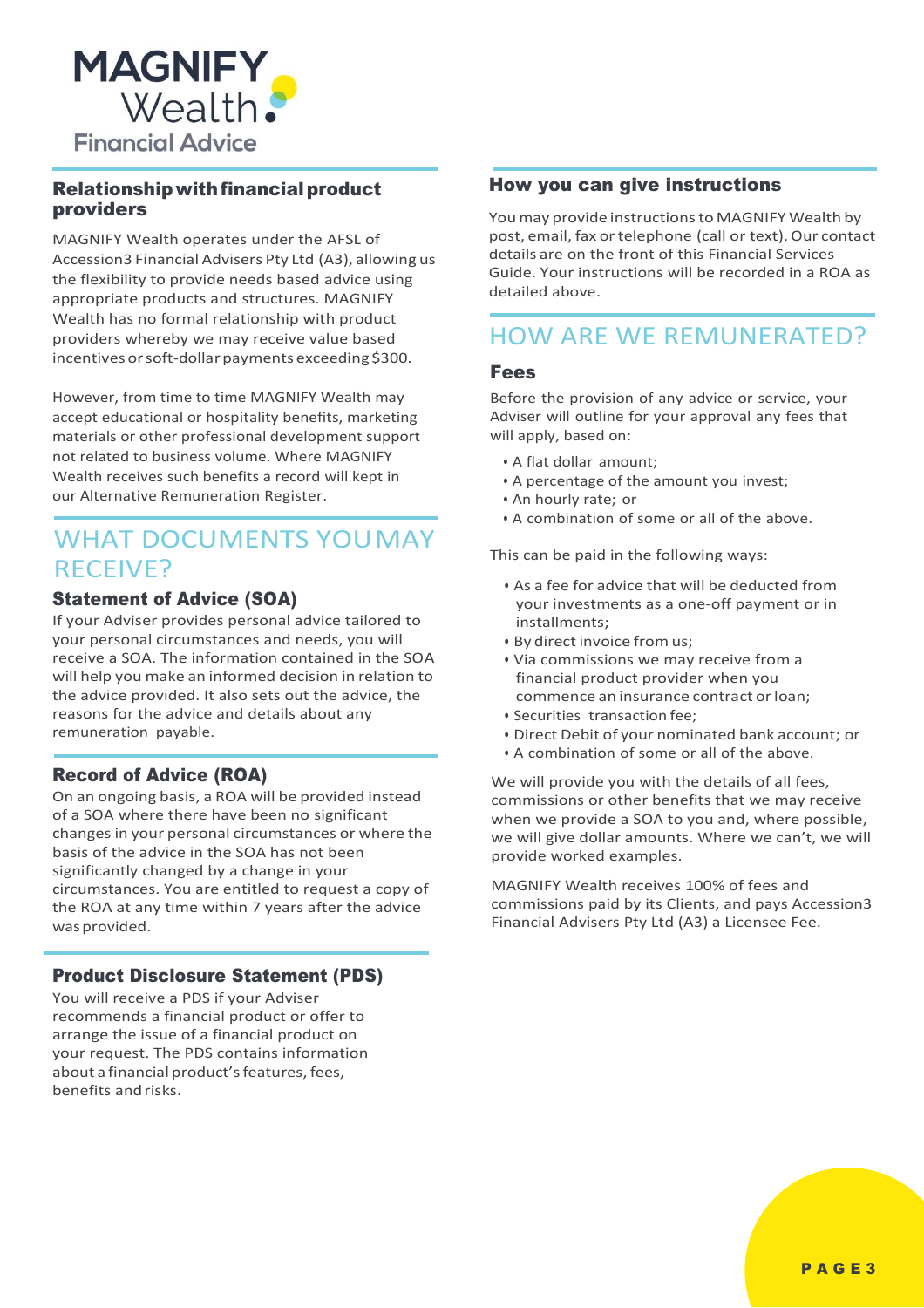

#### Referrals

If you have chosen to use us based on a recommendation froma third party, the third party may receive a fee commission or other benefit. If applicable, the benefit will be disclosed in your SOA.

#### Howcommissions,feesorothercosts are calculated

#### Initial meeting

An initial meeting, during which general discussions are held and no advice is provided, is free-ofcharge.

#### Strategic advicefees

For personal financial, or strategic advice, Accession3 Financial Advisers Pty Ltd and our Advisers generally operate on an annual fee for service arrangement. The annual fee will be individually agreed between yourself and the Adviser and will be dependent on the complexity of the advice provided.

#### Implementation fees

Implementation fees may be charged for the implementation of strategic and/or investment advice. This fee is limited to a maximum 2.0% of the dollar amount you are investing. For example, if you were investing \$100,000 this fee would be limited to a maximum \$2,000. This fee can be agreed between you and your Adviser.

#### **Insurance**

Our fee will be based on commission payable from the product provider. This may be up to 130% of the annual premium and up to 33% of the ongoing annual premium. For example, if your annual premium was \$1,000 we would receive \$1,300 up front and up to \$330pa each year thereafter.

#### Securities transaction fee

For advice and facilitation of listed securities transactions, our standard securities transaction fee is 1.1% of the total value of any transactions undertaken when we buy or sell securities. This is subject to a minimum cost of \$110. For example, if you bought \$10,000 of BHP shares the securities transaction fee would total \$110.

#### Otherfees&commissions

Hourly Rate: where we have agreed to an hourly rate, this fee will be calculated at the hourly rate of \$330/hr.

*Please note: all fees and commissions outlined in this profile are inclusive ofGST.*

# WHAT TO DO IF YOU HAVE A COMPLAINT?

If the level of service or quality of advice provided by your Adviser fails to meet your expectations, you can contact us by following these steps:

#### Step 1

Contact your Adviser to see if your complaint can be resolved.

#### Step 2

If not satisfactorily resolved within 5 business days, please lodge a written complaint to:

Complaints Resolution Manager Accession3 Financial Advisers Pty Ltd 420 Ruthven Street TOOWOOMBA QLD 4350

Alternatively, you can call on 07 4613 0311 and ask to speak to the Complaints Resolution Manager. We aim to promptly resolve complaints at step 1 or 2.

#### Step 3

If a satisfactory outcome is not reached within 30 days you have the right to make a complaint, free of charge, to the Australian Financial Complaints Authority (AFCA) on 1800 931 678, or at [www.afca.org.au.](http://www.afca.org.au/) Our AFCA Member Number is 58286.

Information about your rights can also be obtained from ASIC on 1300 300 630.

# HOW DO WE PROTECT YOUR PRIVACY?

MAGNIFY Wealth is committed to ensuring the confidentiality and security of your personal information, including your sensitive and credit information. For further information, our full Privacy Policy is available online at www.magnifywealth.com.au or available in printed form upon request.